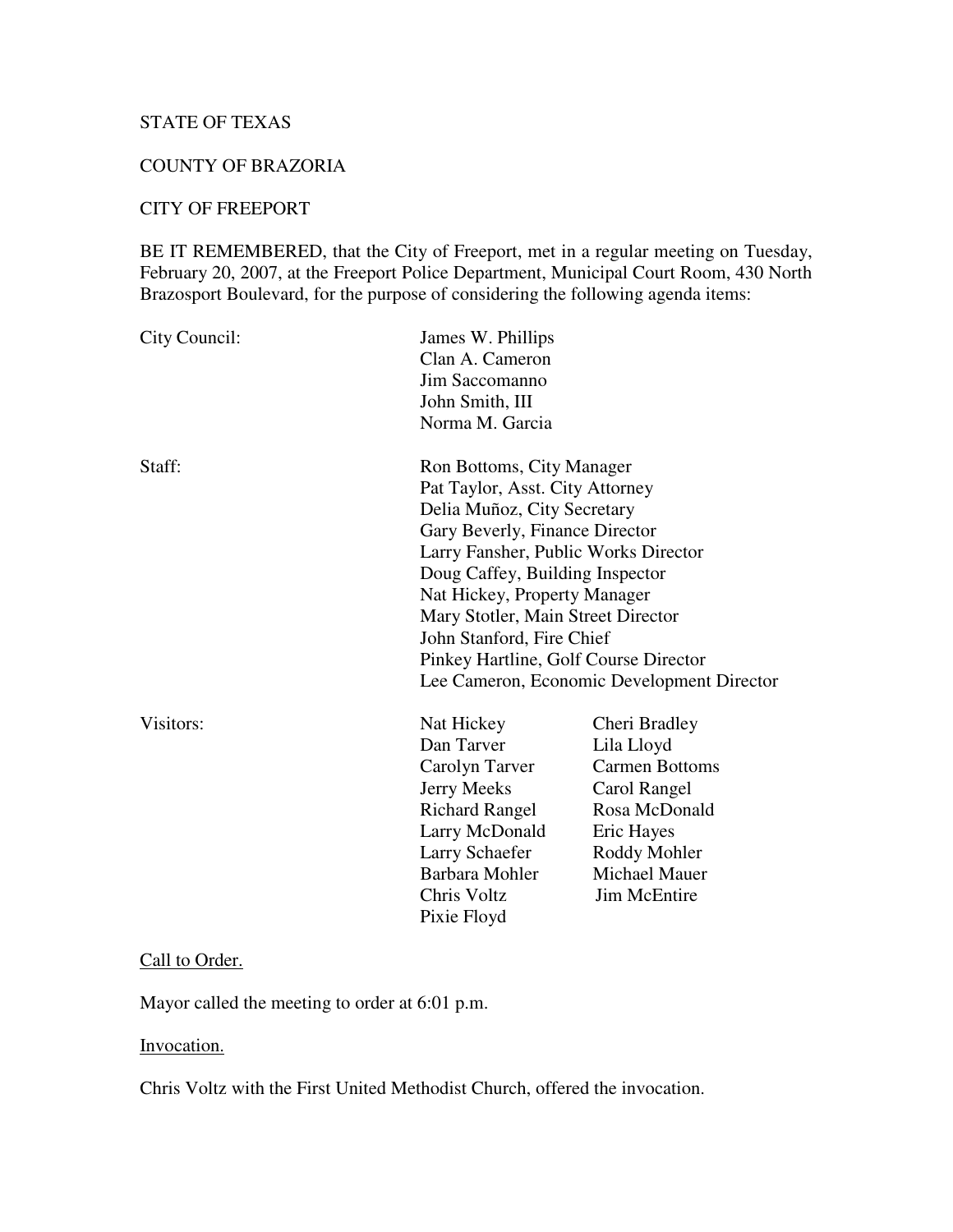Pledge of Allegiance.

Ron Bottoms' led the Pledge of Allegiance.

### Approval of the February 5, 2007 Council Minutes.

On a motion by Councilman Cameron, seconded by Councilman Saccomanno, with all present voting "aye", Council unanimously approved the minutes of February 5, 2007.

#### Attending Citizens and Their Business.

Pixie Lloyd thanked John Smith, III, for doing a fine job as Mayor Pro Tem.

Mayor Phillips also agreed and thanked Councilman John Smith, III, for an excellent job.

## **Proclamation**: Proclaiming "Gil Dickson Day".

Mayor Phillips read the proclamation to the audience, proclaiming Gil Dickson Day in the City of Freeport. He advised that the City of Lake Jackson and Clute are also declaring February 20, 2007 as "Gil Dickson Day". A celebration in his honor will take place at the Lake Jackson Civic Center.

## Consideration of the approval of Resolution No. 2007-2133 opposing HB 1311  $&$ HB 1312 by State Representative Dennis Bonnen.

Mayor Phillips read out the proposed Resolution No. 2007-2133 opposing House Bill 1311 & 1312 by State Representative Dennis Bonnen.

Proposed House Bill 1311- require certain municipalities with a population of less than 50,000 that all annexed navigation district land, to disannex no later than Jan. l, 2008, unless the navigation district elects that the land not be disannex.

Proposed House Bill 1312- requires such municipalities to receive consent from the navigation district to annex any of its land.

Mr. Bottoms explained that our State Representative Dennis Bonnen has presented two House Bills 1311 & 1312 that would force the City to disannex the City's most recent annexation. These house bills are an attempt to erode our control over Port Freeport.

The City's objective is to protect the residents and the City. What may be good for the Port's district of approximately 80,000 may not be good for the 14,000 that live in the City of Freeport. The two house bills are at the House Land & Resources Management Committee in Austin, where Mr. Pete Reixach, Jr. will address this committee. Mr. Bottoms' was advised not to show up. Mr. Bottoms stated it would be difficult to protect the citizens if you can't control what goes on within the city and what surrounding the city. He felt that it was a Freeport bill that would exclude Houston, Corpus Christi, Victoria.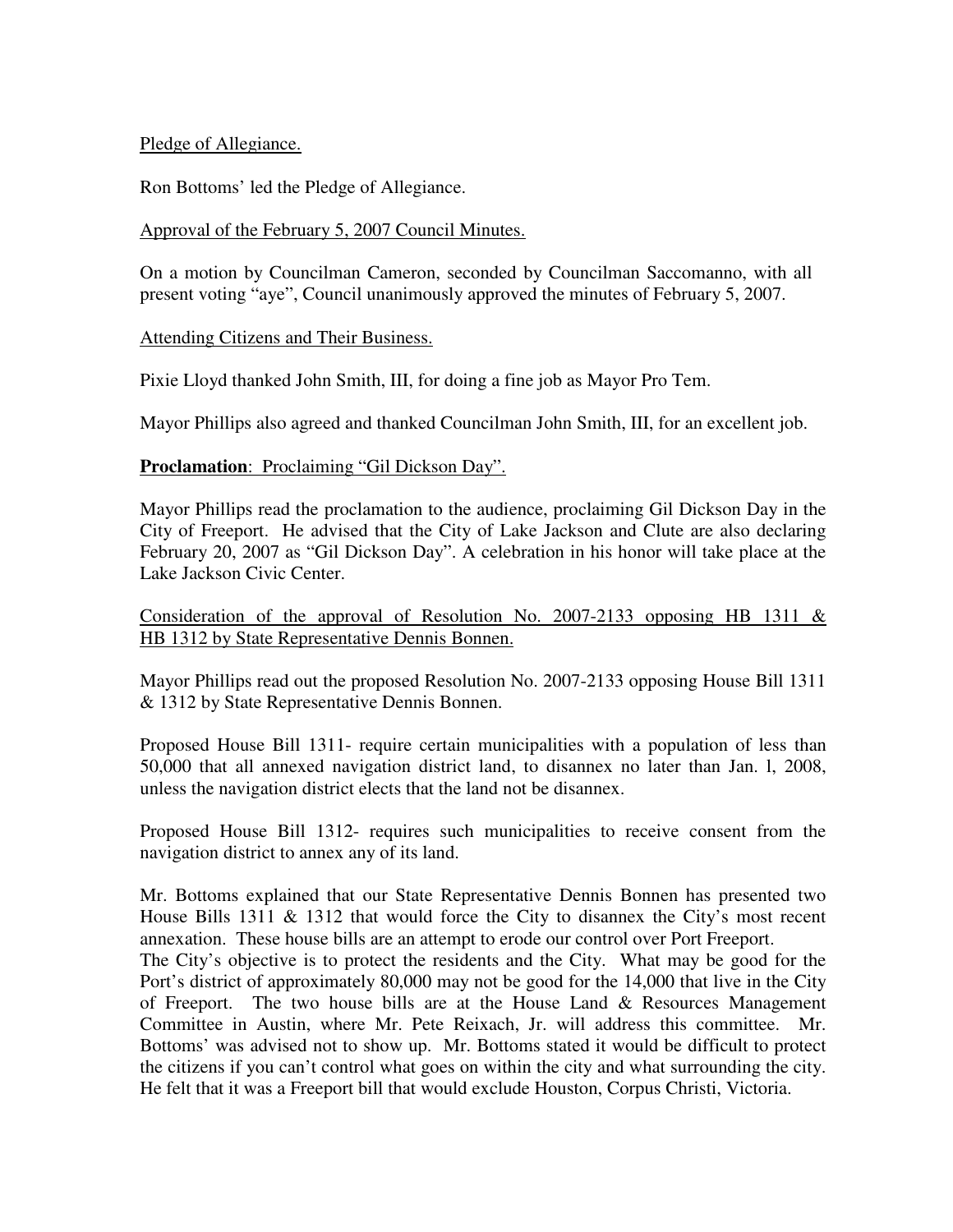It includes not only Freeport but Orange, Port Lavaca, Rock Port, Palacios, Port Isabel; cities all along the coast would be affected by these bills. Mr. Bottoms' plan is to contact those cities in hope of getting their support in opposing House Bills 1311 & 1312.

Mr. Bottoms and Mary Stotler attended a Port meeting where Mr. Reixach stated that he versioned 5,000 trucks a day going through the City, creating an environment where you wouldn't want to live.

Councilman Cameron stated that this were anti voters laws that would cut the City into two. He opposed the proposed house bills.

Mayor Phillips attended a meeting with the Port, where he thought a mutual agreement was in place by shaking hands. He considered this a direct slap in the face.

On a motion by Councilman Smith, seconded by Councilman Cameron, with all present voting "aye", Council unanimously approved Mr. Bottoms' recommendation to approve Resolution No. 2007-2133 opposing House Bill 1311 & 1312 by State Representative Dennis Bonnen. Mayor Philips directed the City Secretary to send a copy of this resolution to Dennis Bonnen office.

Consideration of the approval of setting a date for a public hearing to determine whether the structure on Block 8, Lot 7, Southview Gardens, known as 1003 W. 11th Street is unsafe.

On a motion by Councilman Smith, seconded by Councilwoman Garcia, with all present voting 4 to l, Council approved March l9, 2007 at 6:00 p.m. for a public hearing to determine whether the structure on Block 8, Lot 7, Southview Gardens, known as 1003 W. 11th Street is unsafe. Councilman Cameron opposed.

Consideration of the approval of approving the bids and awarding the contract for the deck and fountain project at RiverPlace.

On a motion by Councilman Smith, seconded by Councilman Saccomanno, with all present voting "aye", Council unanimously approved the only bid submitted and awarded the contact for the installation of fountains at RiverPlace to Greenscape Pump Services, Inc. for \$114, 313.00. A new bid date for the deck at RiverPlace will be reagended.

Consideration of the approval of signing a deed at Block 11, Tract G-H, Abstract 89, Austin Lane, Slaughter Road S/D Property ID 0089-0040-000.

On a motion by Councilwoman Garcia, seconded by Councilman Saccomanno, with all present voting "aye", Council unanimously approved the Mayor to sign a deed at Block 11, Tract G-H, Abstract 89, Austin Lane, Slaughter Road S/D, Property ID 0089-0040-000.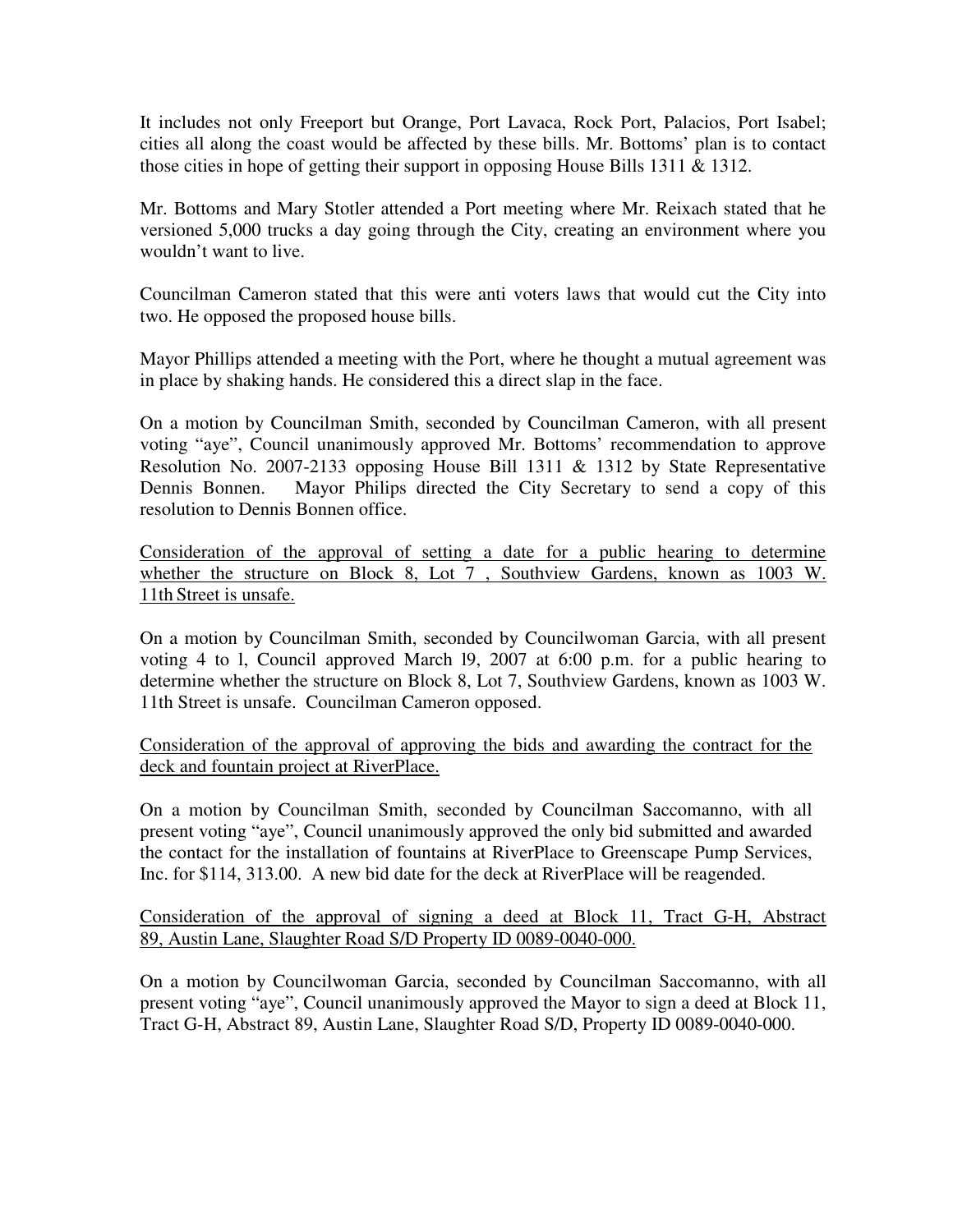Consideration of the approval of signing a deed at Block 24, Lots 21 through 24, Velasco Townsite, known as 401 through 411 South Ave. D.

On a motion by Councilman Smith, seconded by Councilwoman Garcia with all present voting "aye", Council unanimously approved the Mayor to sign a deed at Block 24, Lots 21 through 24, Velasco Townsite, known as 401 through 411 South Ave. D.

Consideration of the approval of signing a deed at Block 26, Lot 9, Velasco Townsite, known as 518 S. Ave. D.

On a motion by Councilman Smith, seconded by Councilwoman Garcia with all present voting "aye", Council unanimously approved the Mayor to sign a deed at Block 26, Lot 9, Velasco Townsite, known as 518 S. Ave. D.

## Consideration of the approval of selling City owned property at Block 588, Lot 1, Velasco Townsite, known as 524 North Ave. F.

On a motion by Councilman Smith, seconded by Councilman Cameron, with all present voting "aye", Council unanimously approved selling City owned property and setting a bid date for April 2, 2007 at 2:00 p.m., at Block 588, Lot 1, Velasco Townsite, known as 524 North Ave. F.

Consideration of the approval of selling city owned property at Block 600 Lot 19, Velasco Townsite, known as 613 North Ave. F.

On a motion by Councilman Smith, seconded by Councilman Cameron, with all present voting "aye", Council unanimously approved selling City owned property and setting a bid date for April 2, 2007 at 2:00 p.m., at Block 600, Lot 19, Velasco Townsite, known as 613 North Ave. F.

Consideration of the approval of selling city owned property at Block 600, Lot 22, 23, 24, Velasco Townsite, known as 619-623 North Ave. F.

On a motion by Councilman Smith, seconded by Councilman Cameron, with all present voting "aye", Council unanimously approved selling City owned property and setting a bid date for April 2, 2007 at 2:00 p.m., at Block 600, Lot 22, 23, 24, Velasco Townsite, known as 619-623 North Ave. F.

Consideration of requesting the Economic Development Corporation to re-convey Urban Renewal Tract D2, 4.593 acres, (8107-0006-110) and Tract D3, 9.960 Acres (8107-0006-111) to the City of Freeport.

On a motion by Councilwoman Garcia, seconded by Councilman Saccomanno, with all present voting "aye", Council unanimously approved the Economic Development to reconvey Urban Renewal Tract D2, 4.593 acres (8107-0006-110) and Tract D3, 9.960 Acres (8107-0006-111) to the City of Freeport.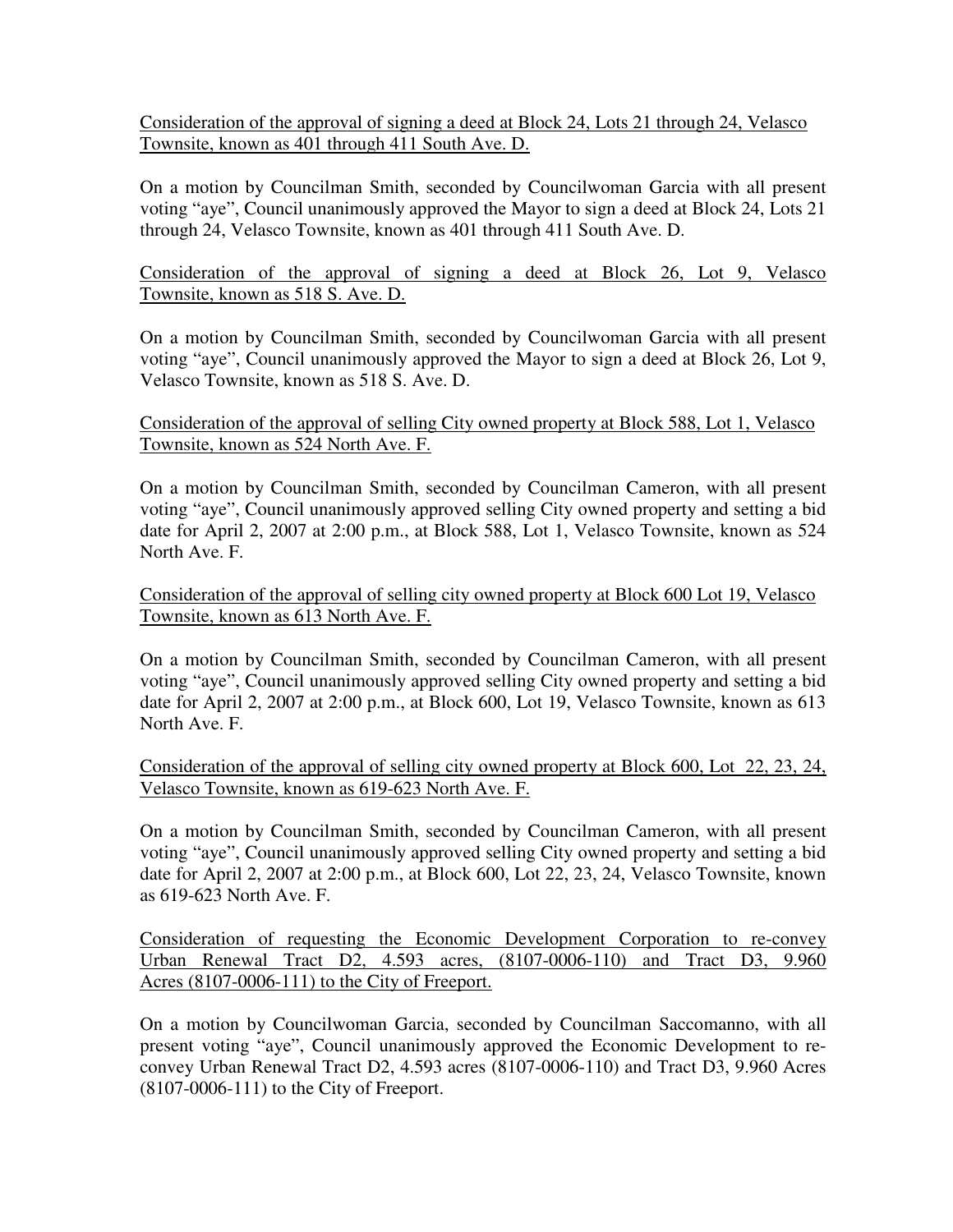Consideration of the approval of installing signs that promote Motorcycle Awareness and Safety for all vehicles in the City of Freeport.

Larry Fansher, Freeport's Public Works Director stated the cost will be approximately \$900.00 to installed signs in all the entrances of the City. Roddy Mohler said Gulf Chemical will donate \$3,000 to pay for the signs and any remaining funds will go to Main Street projects.

Mayor Phillips and Council thanked Mr. Roddy Mohler for the donation.

On a motion by Councilman Smith, seconded by Councilman Saccomanno, with all present voting "aye", Council unanimously approved the installation of signs promoting Motorcycle Awareness and Safety for all vehicles in the City of Freeport.

### Consideration of the approval of raising funds and selecting a location for the memorial project.

Dan Tarver with the Beautification/Parks board gave a presentation on the proposed location and requested approval to start soliciting funds on the project. He proposed a sidewalk park to be located across from the public library with commemorative brick pavers. They have visited other cites with veteran projects and want one they can all be proud, not just honor fallen heroes; but all branches of the military, and at the same time enhance the Municipal Park.

On a motion by Councilman Smith, seconded by Councilwoman Garcia, with all present voting "aye", Council unanimously approved \$25,000 of seed funds for the Veteran's Memorial project.

#### Elected Official Report

Councilman Saccomano attended a Mardi Gras Ball on February 17, 2007. The RiverPlace was decorated for the occasion and was well attended. He congratulated Mary Stotler for a great job.

Mayor Phillips stated that in spite of his accident, did participate in the parade but do not ride in a float. . He thanked Gary Beverly for the signs on the vehicles for the parade.

#### W**ork Session**

#### Administration Report

Chief Stanford reported one significant fire in the county, also helping train Oyster Creek Fire Department.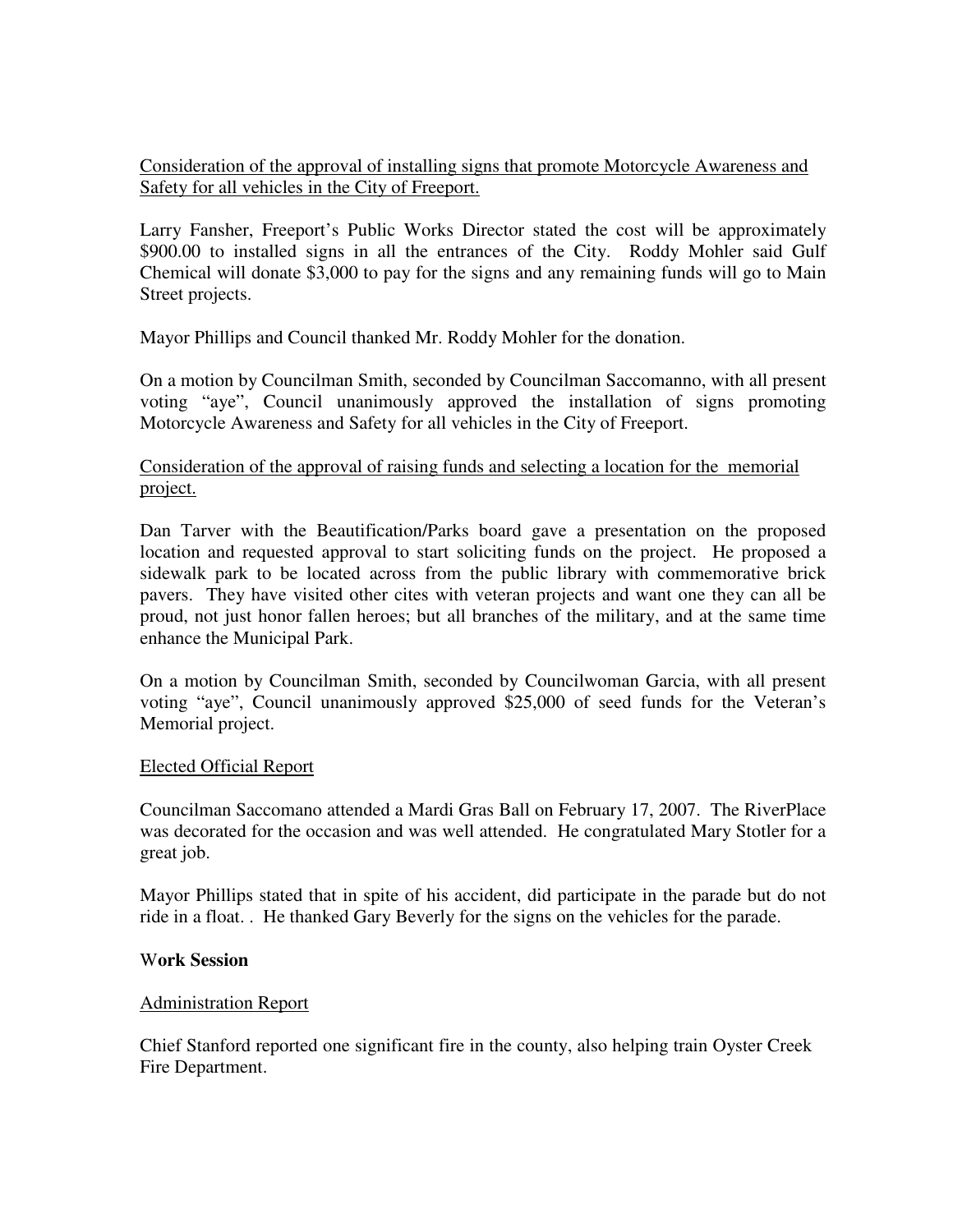Jerry Meeks reported the grounds still wet and saturated. Pressing out sludge and treating water.

Mary Stotler busy planning Mardi Gras Ball, everyone had a good time. Received lots of help for Mardi Gras. Mr. Bottom donated his time to wash a vehicle as an auction item.

Pinkey Hartline reported the attendance at the golf course is down, but had two or three tournaments scheduled.

Doug Caffey reported the office running normal, more permits and inspections. Coy's Barnett's last day was Friday the 16th, 2007.

Larry Fansher reported that this is the first year to offer a youth basketball program. He showed pictures of the children having a great time playing basketball. They have 125 youths in the program. He encouraged staff and city council to come see them play at Freeport Intermediate and Brazoport High School gym. This Sunday will be the awards banquet at RiverPlace.

Larry Fansher thanked the Fire Department for providing information to the Senior Citizens at their meeting.

#### Report on transportation needs assessment study.

Alan Rodenstein, president of  $A \& R$  Consultants, talked about the transit needs study in Angleton, Clute, Lake Jackson and Freeport. Public transit services in Brazoria County are provided by Connect Transportation. Connect Transit paid 80% of the study and Freeport, Clute, Lake Jackson, Angleton paid the remaining 20%. The needs assessment identifies that there is a need; 12% of Freeport residents lack a reliable vehicle according to a summary of the study. The cost to Freeport is \$1250.00.

## Update by Lee Cameron, Director of Economic Development Corporation on the City's Phase II Landscaping.

Lee Cameron, director of the Economic Development Corporation intruded Mike Mauer of M2L Associates. Mr. Mauer updated Council on the status of the City's Phase II, Landscaping project. He stated the Houston TxDot office has been slow; originally a bid date of May 2006 was scheduled then moved to September 2007. The documents are in Austin for review. The construction should start in November and nearly complete in the spring, 2008. He apologized for the slow process.

Mr. Pat Taylor left and Mr. Shaw, City Attorney arrived and remained until the meeting was adjourned.

Mayor Phillips closed the work session and opened the executive session at 7:45 p.m.